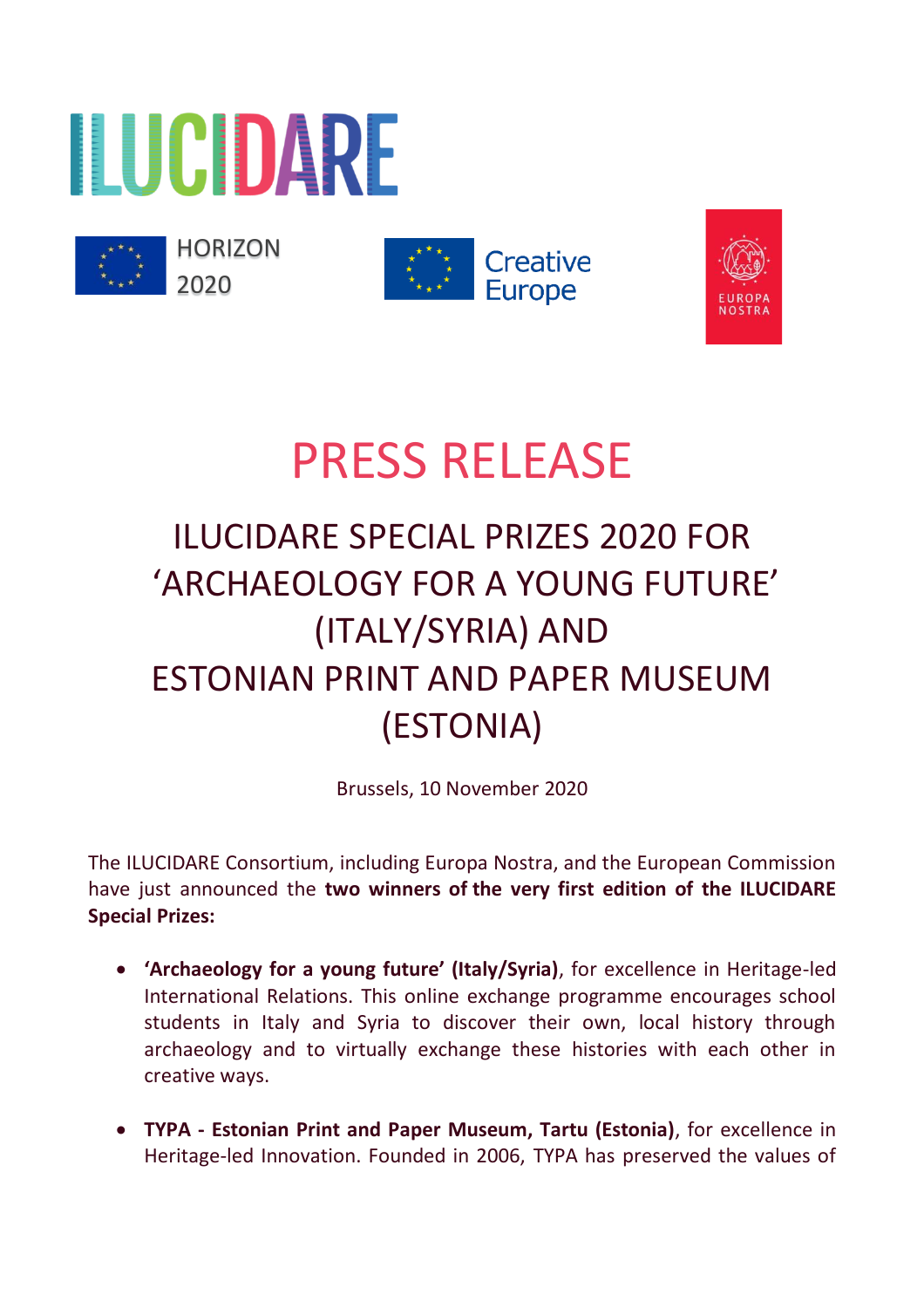historical printing and papermaking through the intersection of contemporary tools and traditional techniques.

The winners of the ILUCIDARE Special Prizes 2020 have just been celebrated – together with the laureates of the European Heritage Awards / Europa Nostra Awards 2020 (*read related [press release](https://www.europanostra.org/european-commission-and-europa-nostra-announce-europe-top-heritage-award-winners-2020/)*) – during a virtual gathering that connected culture and heritage professionals, policy makers, (young) entrepreneurs, enthusiasts, volunteers and supporters from across Europe and beyond. Mariya Gabriel, European Commissioner for Innovation, Research, Culture, Education and Youth, awarded the ILUCIDARE Special Prizes during the European Heritage Awards Ceremony.

"*Through a shared vision of cultural heritage, 'Archaeology for a Young Future' allows children, school staff and communities in Italy and Syria to forge bonds in a spirit of mutual understanding, respect and friendship. Its strong educational component and trans-generational impact can contribute to maintaining and improving relations between the two communities in the long-run. This bottom- up, easily replicable project demonstrates that heritage-led international relations can happen among people and communities on the ground, and are not exclusive of governments or international organisations*", the **ILUCIDARE Jury** emphasised.

*"The Estonian Print and Paper Museum is a brilliant example of heritage-led innovation in many ways: from its unique multi-functional and inter-disciplinary model, to the novel methods used to recover traditional printing techniques, as well as its original ways of engaging local communities and creating value for visitors. In a digital era, TYPA contributes to the safeguard, recovery and reuse of printing techniques and know-how which belong to our common history and shared European heritage*", the **ILUCIDARE Jury** noted.

**Mariya Gabriel**, European Commissioner for Innovation, Research, Culture, Education and Youth, stated: "In the current circumstances which are challenging for all of us, including in the cultural and creative sectors, the ILUCIDARE Special Prizes winners provide us with comforting perspectives: they demonstrate that our shared heritage is an enticing source of intercultural dialogue and discovery, showcase the huge potential of digital technologies to bring people closer together while they cannot physically meet, and embody the meaningful innovation potential of a sector that needs to be fully part of Europe's economic and social recovery. I warmly thank you and congratulate you for your achievements."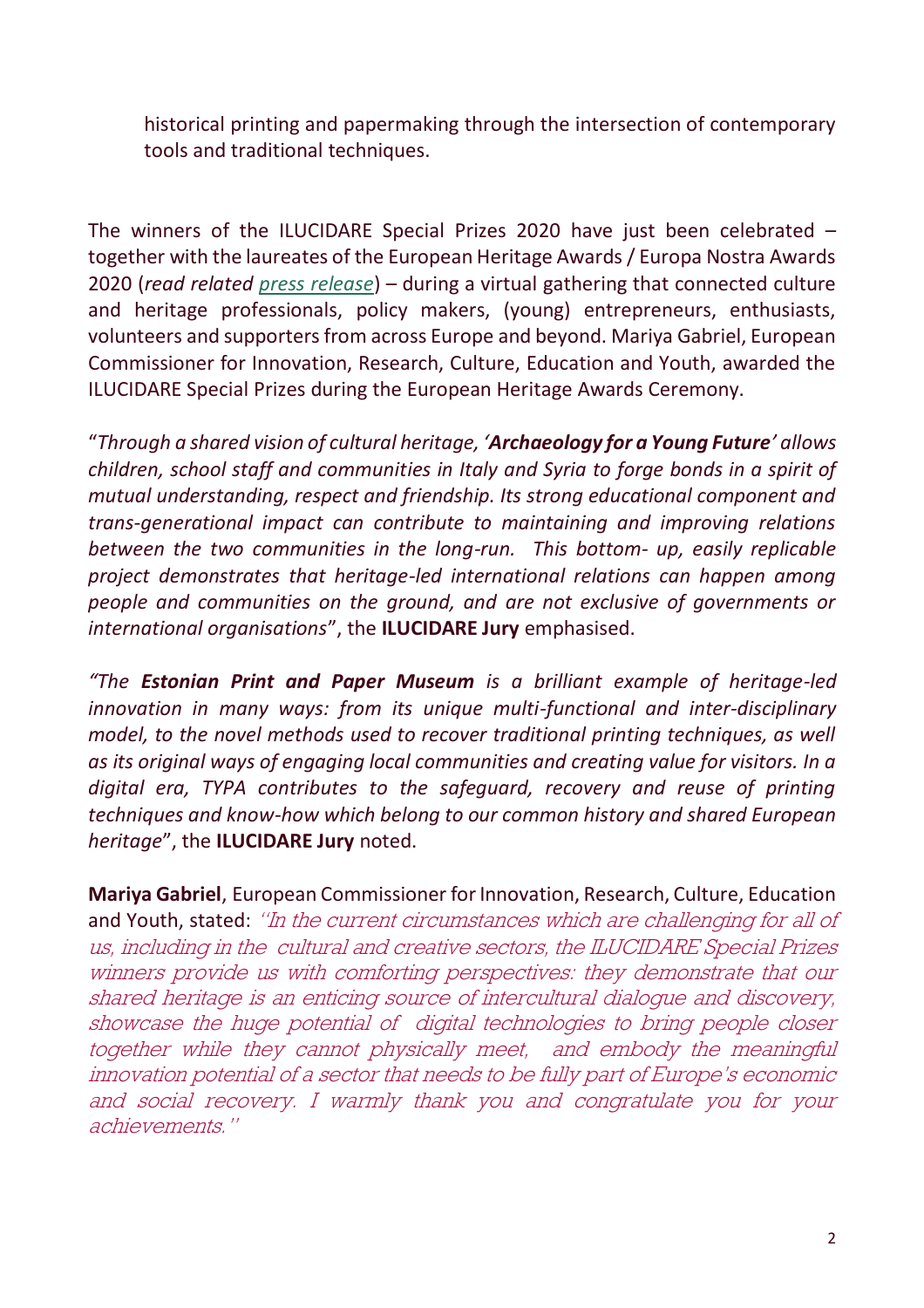The winners of the ILUCIDARE Special Prizes were selected by th[e ILUCIDARE partners](https://ilucidare.eu/about/partners) among the submitted applications to the European Heritage Awards / Europa Nostra Awards 2020. [Six projects](https://ilucidare.eu/news/discover-6-projects-shortlisted-ilucidare-special-prizes-2020) had been shortlisted for the final run of the Special Prizes.

"The winners of the first-ever ILUCIDARE Special Prizes embody the creativity and agility of the heritage sector. As such, they stand as best practice examples for the heritage community as well as an inspiration for the broader worlds of innovation, entrepreneurship and international cooperation. Our heartfelt congratulations to the 2 winners on behalf of the ILUCIDARE Consortium! We are looking forward to further support you in upscaling your projects and to making your experiences enthralling role models for the ILUCIDARE network," said **Koen Van Balen**, ILUCIDARE project coordinator (KU Leuven, Belgium).

The ILUCIDARE Special Prizes are supported by the European Union's [Horizon 2020](https://ec.europa.eu/programmes/horizon2020/en/what-horizon-2020) Research and Innovation programme, in addition to the European Union's [Creative](https://ec.europa.eu/programmes/creative-europe/node_en)  [Europe](https://ec.europa.eu/programmes/creative-europe/node_en) Programme for culture and the audio-visual sectors, which supports the European Heritage Awards / Europa Nostra Awards.

#### **PRESS CONTACTS**

#### **FIND OUT MORE**

**ILUCIDARE**

Clémentine Daubeuf, Communication manager [cdaubeuf@keanet.eu](mailto:cdaubeuf@keanet.eu) M +32 483 72 02 26

[ILUCIDARE website](https://ilucidare.eu/news/discover-6-projects-shortlisted-ilucidare-special-prizes-2020)

[Photos](https://www.flickr.com/photos/europanostra/albums/72157716737200767) and [Videos](https://www.youtube.com/playlist?list=PLNc26k4M0SlNBZUfPRiwLxMwLWl2bEhO3) (in high resolution)

[Europa Nostra website](https://www.europanostra.org/)

#### **Europa Nostra**

Lorena Aldana, European Policy Coordinator [lao@europanostra.org,](mailto:lao@europanostra.org) M +32 496 73 82 46

**European Commission** Susanne Conze, [susanne.conze@ec.europa.eu](mailto:susanne.conze@ec.europa.eu) +32 2 298 02 36

## **WINNERS OF THE ILUCIDARE SPECIAL PRIZES 2020**

**'Archaeology for a young future', ITALY/SYRIA**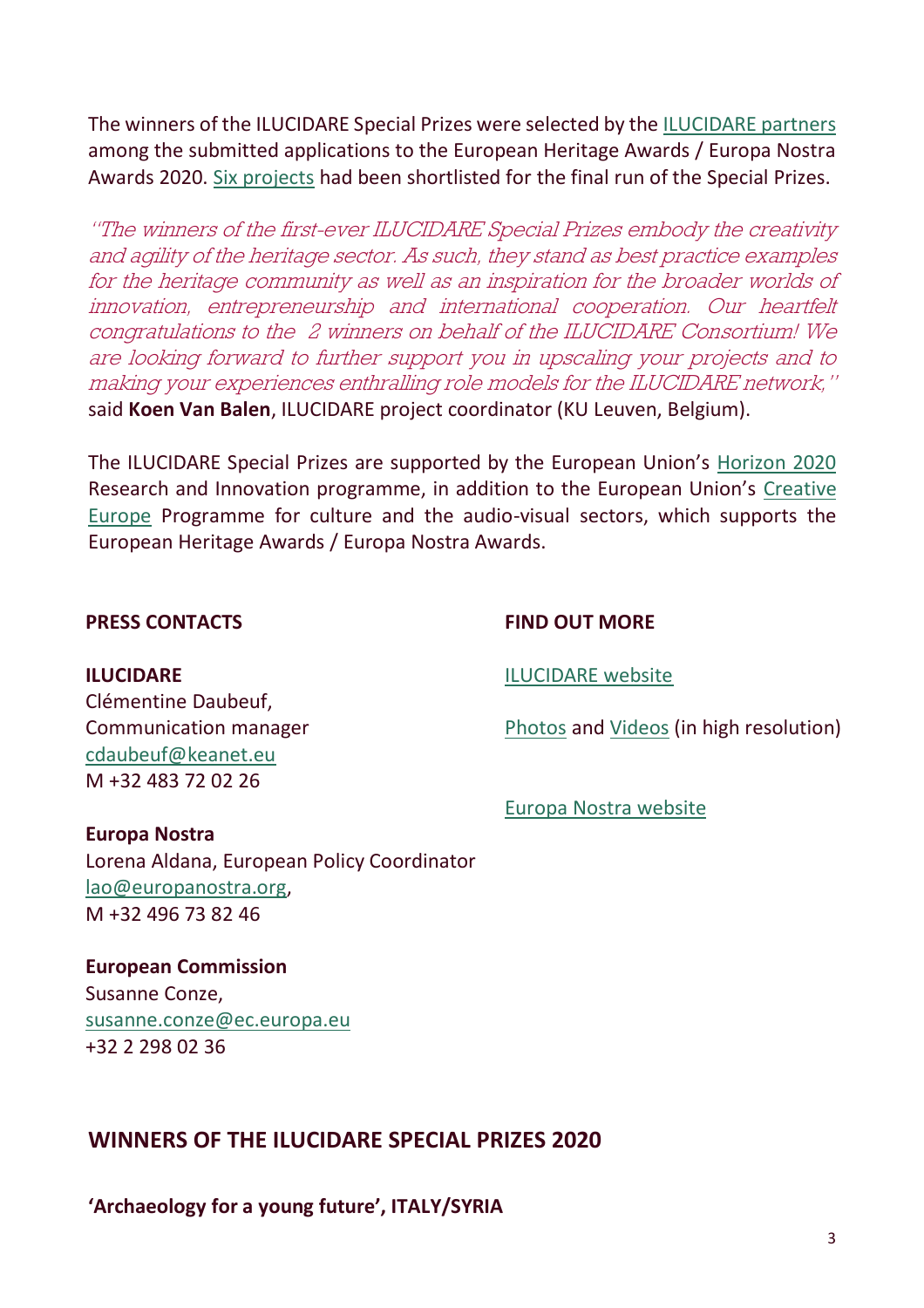'Archaeology for a young future' is an online exchange programme that encourages school students in Italy and Syria to discover their own, local history through archaeology and to virtually exchange these histories with each other in creative ways. For many of the schoolchildren who took part, this innovative, yet simple initiative was their first experience of international cultural exchange and a common understanding of shared heritage. The programme has led participants, aged 11 to 14, to realise the value of archaeology, discover new places and become more deeply connected to their own localities. The Associazione per la Valorizzazione dell'Archeologia e della Storia Antica (AVASA) initiated the programme with the financial support of the Steinmetz Family Foundation and the Cariplo Foundation.

#### **Interview with Stefania Ermidoro, Director of AVASA, project leader**

#### **1) What was the most difficult or challenging moment during this project?**

The greatest challenge to our project in the past years has been the terrible war that raged in Syria, forcing our physical absence from the archaeological site and the local communities who live around it.

#### **2) What was the most rewarding?**

One of the most emotional moments has been seeing the images of the exceptional concert which the very young musicians of the Roj Ava Orchestra held on the monumental staircase of Tell Mozan. Many of these youngsters were children involved in our Project School, and they engaged their directors and friends in the discovery of ancient Urkesh, through the music.

#### **3) What does the future of your project look like?**

We had already begun a new exchange of schools between Italy and Greece, and we were about to put the European students in communication with Syrian peers, when the pandemic forced us to stop this project. However, we did not give up, and the school project is still ongoing, with a completely original approach: individual students in Italy, Syria, the US and now also China are communicating with each other, being tutored by educators and members of our staff, on a "one-on-one" basis.

*Contact: Stefania Ermidoro, Director, AVASA, [director.avasa@gmail.com;](mailto:director.avasa@gmail.com) +39 3349460177*

#### **TYPA - Estonian Print and Paper Museum, Tartu, ESTONIA**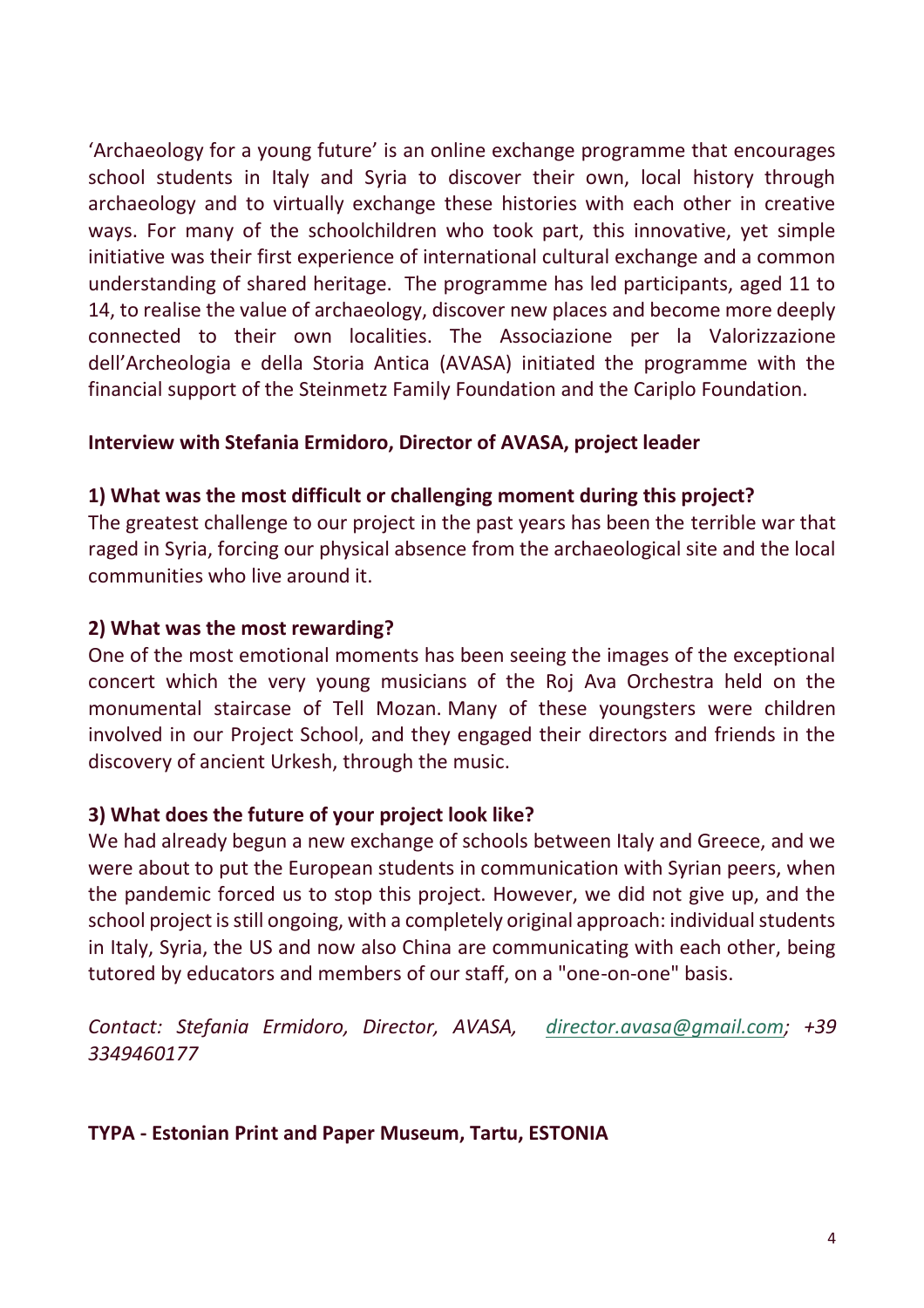TYPA - the Estonian Print and Paper Museum, founded in 2006, is dedicated to the preservation of print and paper heritage and the promotion of international relations. Printing and papermaking, their industry and heritage have a long and central role in the history of Europe. TYPA preserves this shared heritage in an innovative way, creating value for and preserving the values of historical printing and papermaking through the intersection of contemporary tools and traditional techniques. The museum's collection is made up of historic printing equipment that has been preserved, wherever possible, to full working order, allowing visitors to try out historical printing and papermaking techniques. The museum also promotes innovative artistic and skill-sharing approaches and a rich programme of events. The museum shows how innovation can stem from the understanding of historical technologies and techniques.

### **Interview with Charlotte Biszewski, Studio & Residency Manager, and Lemmit Kaplinski, Board Member**

#### **1) What was the most difficult or challenging moment during this project?**

There are always challenging aspects with the museum, finding definition and recognition for the work that we do has been a continued struggle. It sets us aside from museums, galleries, and fine-art studios. Instead, we have often found ourselves in not quite fitting into a traditional role, by being aligned with programs such as ILUCIDARE do find opportunity to better understand ourselves.

#### **2) What was the most rewarding?**

There is a rewarding moment which is shared by every member of our small staff. It is when a new visitor enters, not knowing what to expect. Once they have ventured through the threshold and signed themselves over to our tour guides, it is not long until they are captivated. Often it is the first time they have made paper, learnt how complicated the typesetting process was and witnessed the final stages of traditional bookbinding.

#### **3) What does the future of your project look like?**

In the future, we would like to extend our international collaborations, working with like-minded institutions in innovative approaches to heritage. We would like to further our knowledge in our own print technology, organise conferences and skillsharing on a wider European level.

*Contact: Lemmit Kaplinski, Board Member, [lemmit@typa.ee;](mailto:lemmit@typa.ee) +3725118619*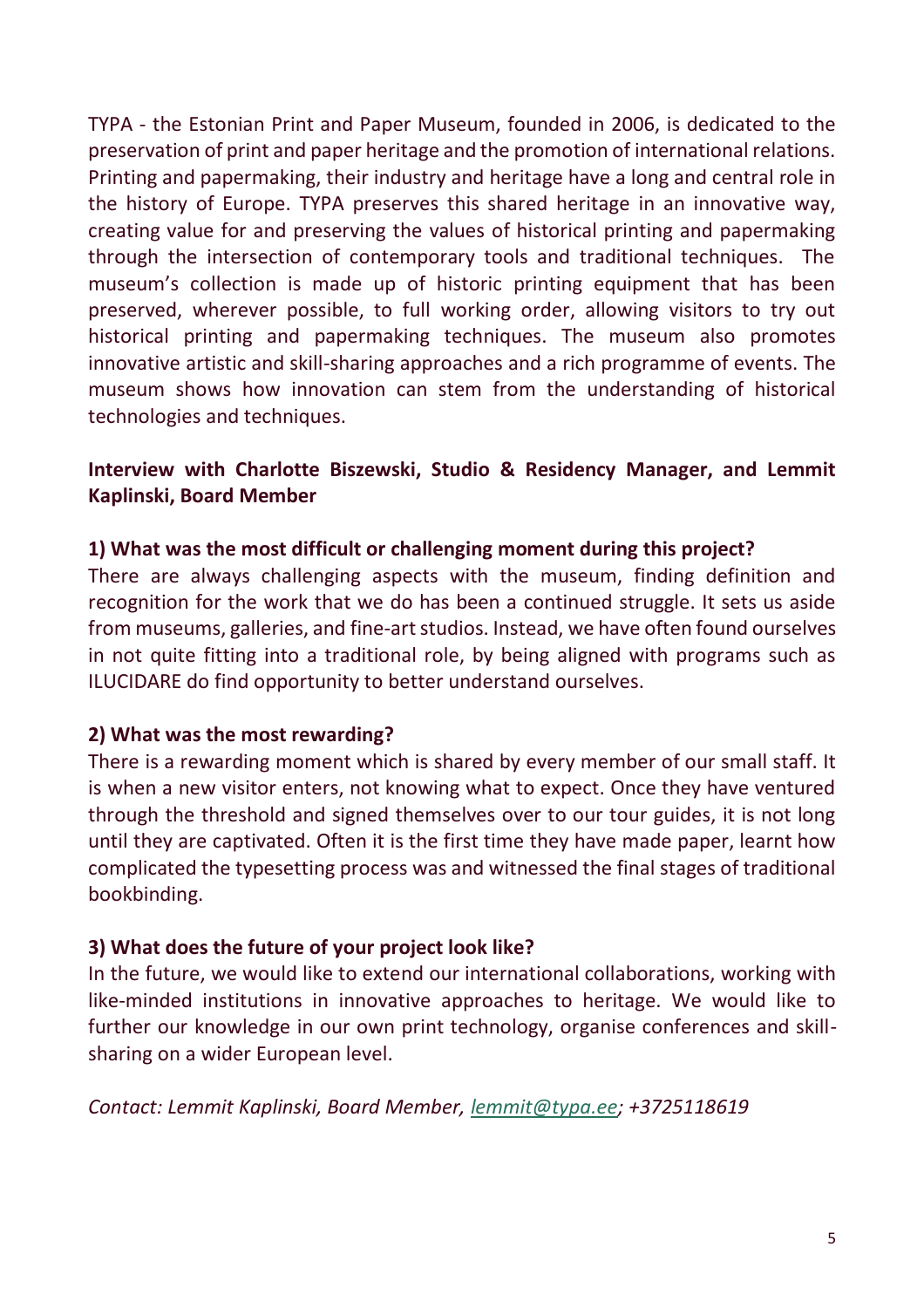# **ABOUT THE ILUCIDARE SPECIAL PRIZES**

The ILUCIDARE Special Prizes, selected within the [European Heritage Awards / Europa](http://www.europeanheritageawards.eu/)  [Nostra Awards,](http://www.europeanheritageawards.eu/) put a spotlight on European change-makers in **heritage-led innovation** and **international relations.** 

The European Heritage Awards / Europa Nostra Awards are run by Europa Nostra in partnership with the European Commission since 2002 and is widely recognised as Europe's top honour in the field of cultural heritage.

These newly-launched Prizes, running for **2 editions**, are one of the highly-visible actions of the **ILUCIDARE project**, of which Europa Nostra is a proud partner, together with **7 international organisations**. The ILUCIDARE project demonstrates and advocates for the importance of cultural heritage as a driver for innovation which improves our society at large as well as people-to-people international relations. The ILUCIDARE project and the Special Prizes are supported by the European Union's **Horizon 2020** Research and Innovation programme.

For this very first edition of the ILUCIDARE Special Prizes, **[6 inspiring projects](https://ilucidare.eu/index.php/news/discover-6-projects-shortlisted-ilucidare-special-prizes-2020https:/ilucidare.eu/index.php/news/discover-6-projects-shortlisted-ilucidare-special-prizes-2020)** carried out by dedicated professionals from **9 countries** were shortlisted.

The winners of the ILUCIDARE Special Prizes will have the unique opportunity to join the **ILUCIDARE Champions Programme**, a tailor-made excellence programme together with European and international experts as well as the ILUCIDARE partners. The **ILUCIDARE Champions Programme** will provide the two winners with an unmatched space to share their achievements and good practices, expand their networks, find suitable solutions to the encountered challenges and upscale their success.